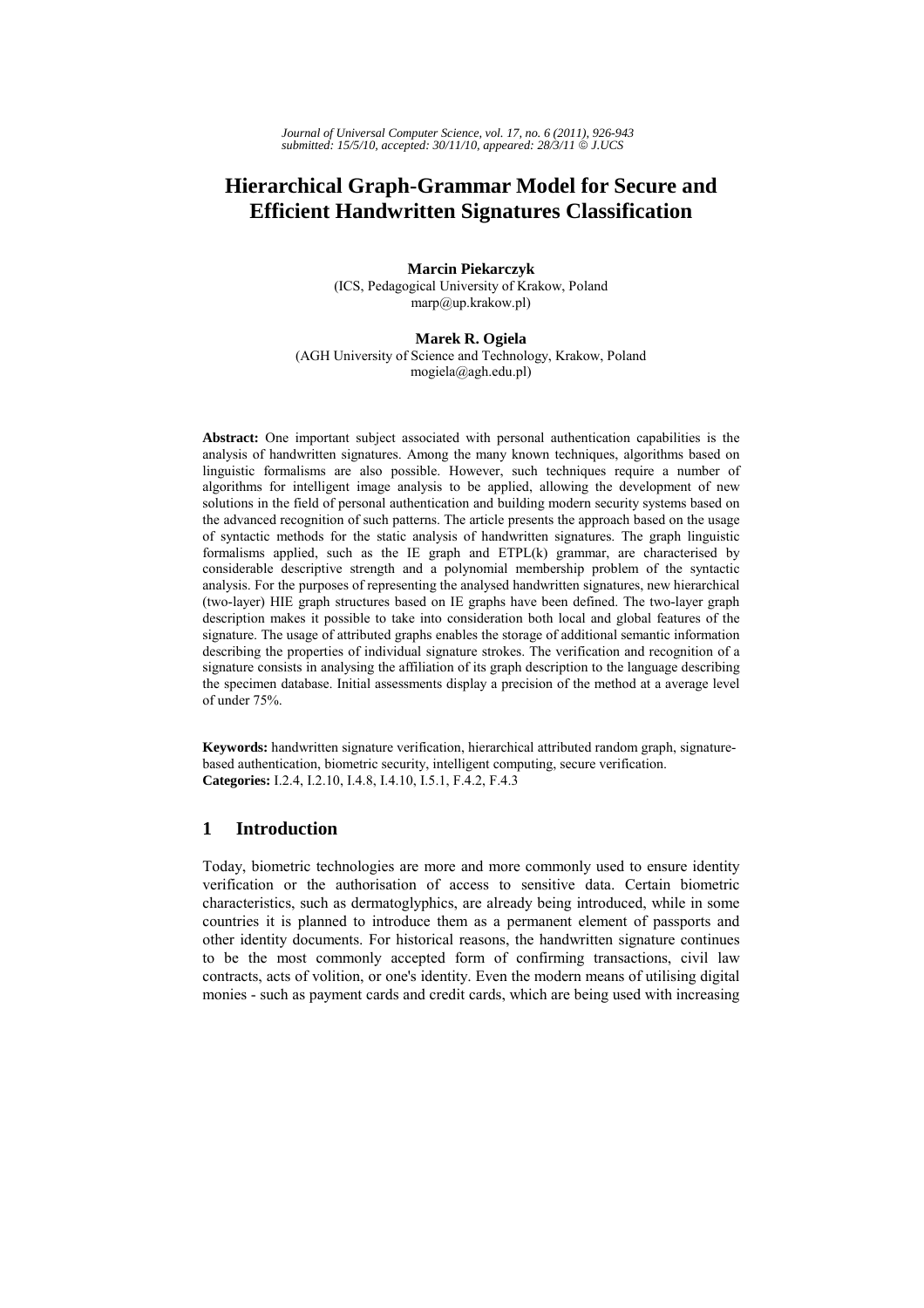frequency - often require that a bill be confirmed by a handwritten signature. Unfortunately, this universality carries with it an increased risk of tangible financial loss due to numerous attempts at forging signatures, e.g. on bank cheques or credit contracts. This problem may be resolved to a certain extent by the introduction of automatic recognition systems, which are being successfully used to effectively analyse large quantities of biometric data , for example dermatoglyphics. Research in this regard, which refers to the static analysis of handwritten signatures, has resulted in the elaboration of a number of techniques and methods enabling the automatic identification and verification [Plamondon and Srihari, 2000] [Radhika et al., 2008] of data of this type. In this regard, use is made primarily of techniques based on DTW (Dynamic Time Warping), HMMs (Hidden Markov Models), SVMs (Support Vector Machines), or utilising neutral networks (NN). Structural methods, and in particular ones based on graph languages, are used considerably less frequently. This is strongly connected with the problem of calculation complexity, which for the majority of nontrivial graph grammar classes - of interest from an application point of view - is NP-complete [Flasinski, 1998]. For this reason, the study presents a mathematical model of the description of handwritten signatures, constructed on the basis of IE graphs and class ETPL(k) grammars. These formalisms have sufficient descriptive power for representing even complex scenes and polynomial membership problem. For the purposes of the language describing the permitted shapes of specimen signatures, use has additionally been made of the theory of random IE [Skomorowski, 1996] [Skomorowski, 1999] graphs and statistic graph grammars of the ETPL(k) class [Flasinski and Skomorowski, 1998].

Systems for analysing handwritten signatures and authenticating persons built based on the formalisms described below may contribute to the development of new classes of IT systems for ensuring the confidentiality and integrity of data stored as well as selective the control of access to it using secure techniques for verifying biometric data. Such systems will be based on algorithms included in the branch of informatics called computational intelligence. It is also quite obvious that in the future such modern systems will facilitate the quick and universal analysis of any data that can confirm a person's identity, be it digital biometric data or traditional handwritten signatures. The authors have preliminarily introduced such a subject in [Piekarczyk, 2010] [Ogiela and Tadeusiewicz, 2008].

# **2 Syntactic Description of Single Signature**

The methodology of using a mathematical linguistic approach to intelligently analyses digital signature patterns consists of three basic stages. In the first, certain basic image pre-processing operations are executed, making it possible to extract the signature itself for further analysis. The second stage consists in introducing a linguistic description for analysed patterns. For this reason it is necessary to define the appropriate components describing such signatures as well as relations that can exist between them. The last stage is the implementation of a parser which executes the analysis proper and which determines the status of the given signature. Subsequent stages are briefly characterised in the subsections below.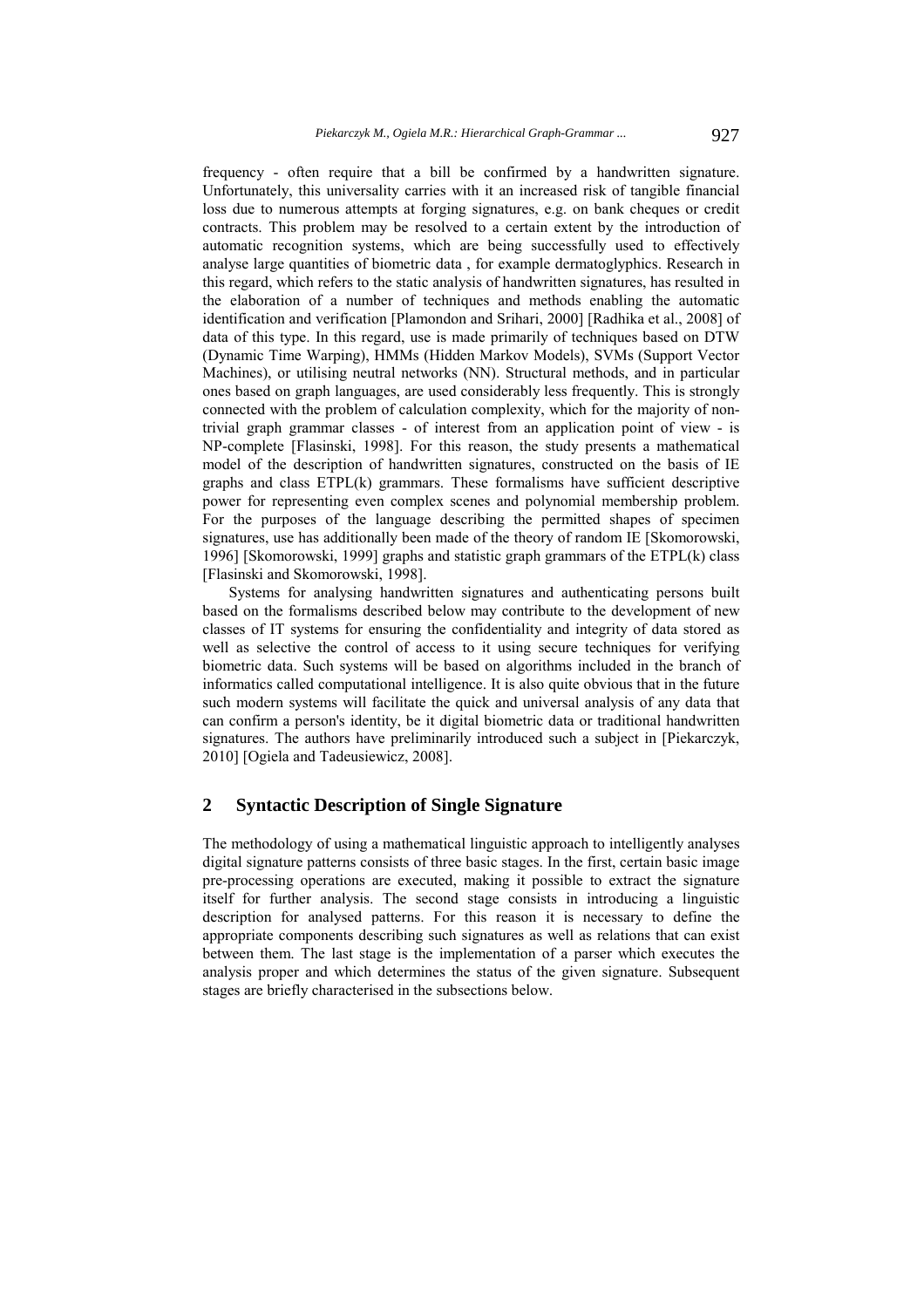#### **2.1 Preprocessing and stroke extraction**

At the first stage, signatures are processed to a digital format (scanning) as multitone images (8 bits per pixel) with a resolution of at least 300 dpi (fig. 1a). Next, they are subjected to initial filtration (e.g. lowpass median filter), decimal-to-binary conversion using Otsu's method [Otsu, 1979] (fig. 1b), strokes enhancement (if necessary) [Shi and Govindaraju, 1996], and thinning (Zhang and Suen algorithm [Zhang and Suen, 1984]) (fig. 1c).



*Figure 1: Preprocessing stages: (a) original grayscale image (8 bits per pixel), (b) signature after thresholding, (c) thinned signature and (d) detecting of broken strokes connections.* 

The resultant thinned image obtained may have structural defects, which ensue from the difficulties and limitations encountered at the decimal-to-binary conversion stage. This concerns primarily the possible interruption of line continuity at unauthorised points, which may radically alter the spatial structure of the thinned signature.



*Figure 2: Image enhancement: (a) binary image before, (b) binary image after, (c) thinned signature before and (d) thinned signature after.*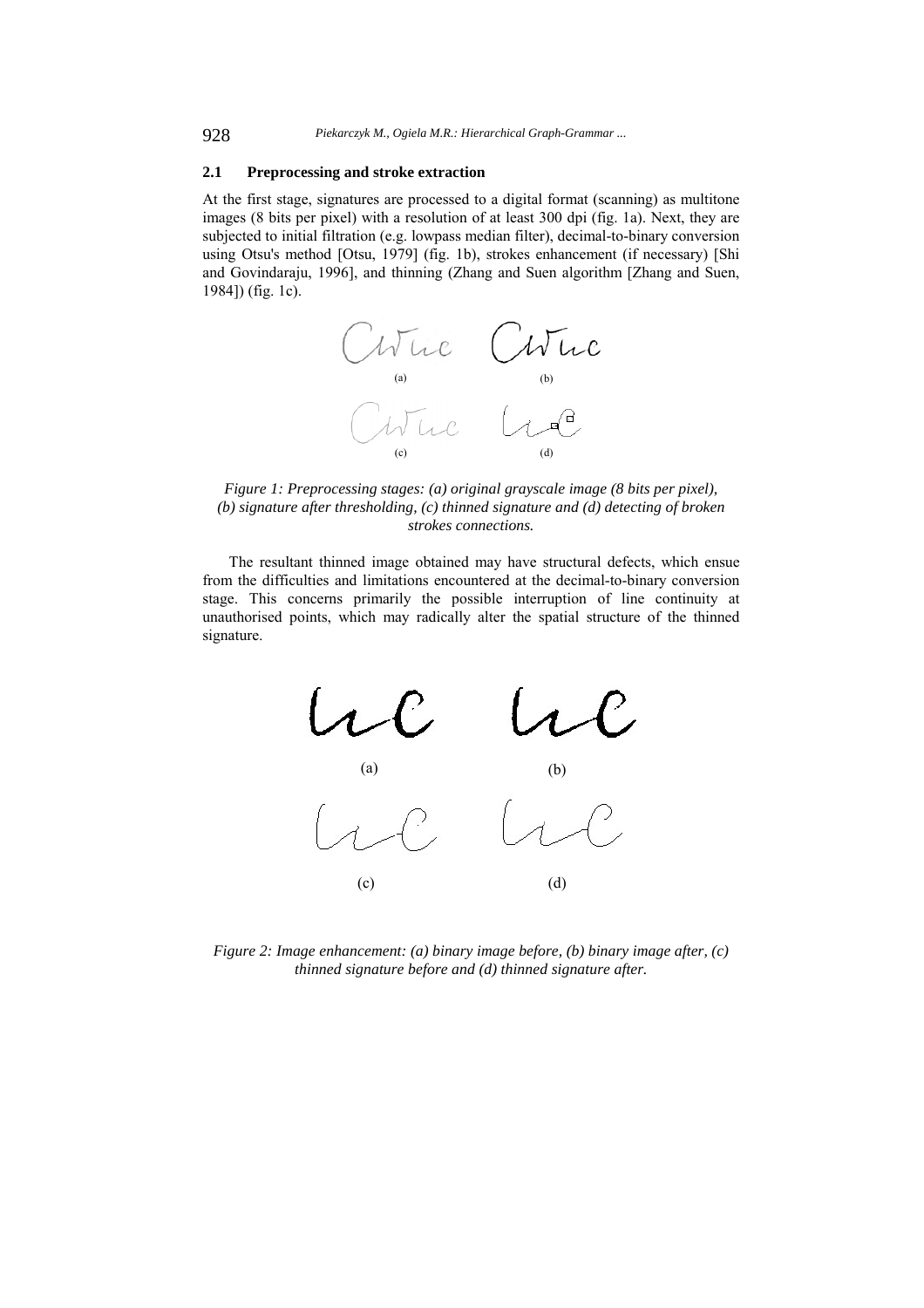In order to eliminate this problem, potential points of such interruptions are sought out in the thinned signature (fig. 1d) and marked as areas requiring correction. The next step consists in strengthening the lines of the signature at indicated image subareas by means of averaging filtration, morphological operations (closure), and repeated decimal-to-binary conversion and thinning (fig. 2a-d). The final stage consists in cleaning the image of any residual thinning artefacts.

### **2.2 Feature encoding**

The thinned signature is used as a basis for creating a structural description. The primary components are curves contained between the ends and the points of intersection of lines of the thinned signature. For each such component we designate a parametric shape description utilising Zernike moments [Zernike, 1924], which are coefficients of development of the function of two real variables – representing the image – with respect to complex Zernike polynomials. These polynomials are defined in a complex form in accordance with formula (1), where  $n, m$  are natural numbers and fulfil the condition  $0 \le m \le n$ , and  $n - m$  is even,  $\rho, \theta$  are polar coordinates, and  $R_n^m(\rho)$  is a radial polynomial of form (2).

$$
V_{nm}(x, y) = V_{nm}(\rho, \theta) = R_{nm}(\rho)e^{jm\theta}
$$
\n(1)

$$
R_{nm}(\rho) = \sum_{s=0}^{(n-|m|)/2} (-1)^s \frac{(n-s)!}{s! \left(\frac{n+|m|}{2}\right)! \left(\frac{n-|m|}{2}\right)!} \rho^{n-2s}
$$
(2)

These polynomials constitute an orthogonal set within the unitary circle (4). The Zernike moment of order n and repetition m for a two-dimensional discrete image represented by the function  $f(x, y)$  is calculated using formula (3). In addition, it is assumed that this function is two-way {0,1} throughout its domain.

$$
A_{nm} = \frac{n+1}{\pi} \sum_{x} \sum_{y} f(x, y) V_{nm}^*(\rho, \theta)
$$
 (3)

$$
x^2 + y^2 \le 1\tag{4}
$$

Each curve is represented by a vector made up of sixteen complex moments to an order of 6 inclusive (similarly to [Baran, 2001]).

An ordered set of moments (Table 1) constitutes a vector of shape describing the geometrical features of the curve (5). Each vector component contains a real and imaginary part.

$$
V_s = [A_{00}, A_{11}, \dots, A_{66}] \tag{5}
$$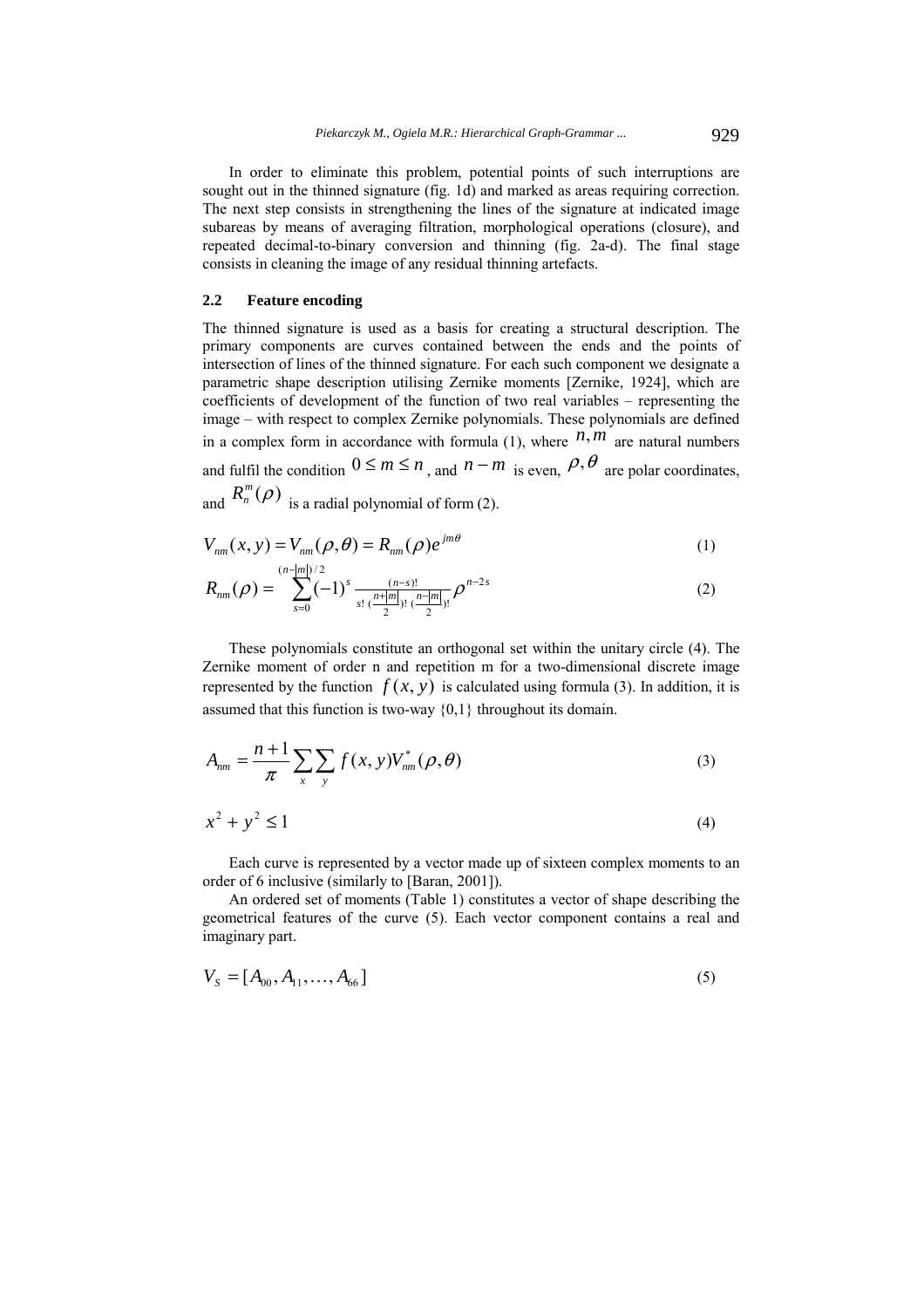| Order | <b>Moments</b>                                      | Quantity |
|-------|-----------------------------------------------------|----------|
|       | $A_{00}$                                            |          |
|       | $A_{11}$                                            |          |
|       | $A_{20}$ , $A_{22}$                                 |          |
|       | $A_{31}$ , $A_{33}$                                 |          |
|       | A <sub>40</sub> , A <sub>42</sub> , A <sub>44</sub> |          |
|       | $A_{51}$ , $A_{53}$ , $A_{55}$                      |          |
|       | $A_{60}$ , $A_{62}$ , $A_{64}$ , $A_{66}$           |          |

*Table 1: Set of Zernike moments* 

### **2.3 Measuring strokes similarity**

In order to ensure the possibility of comparing individual vectors representing different image components, use is made of the Canberra distance obtained from formula (6), where *v*, *w* are vectors as in (5), while indexes  $\binom{R}{l}$  designate their real and imaginary parts respectively and *s* determines sensitivity of the measurement.

$$
d_{ca}(v, w) = \frac{1}{s} \left( \sum_{i=1}^{16} \frac{|v_i^R - w_i^R|}{|v_i^R| - |w_i^R|} + \sum_{i=1}^{16} \frac{|v_i^I - w_i^I|}{|v_i^I| - |w_i^I|} \right)
$$
(6)

The measure of similarity of curves *SD* is defined as the converse of this distance (7), while coefficient  $T_D$  determines the threshold.

$$
SD_{v,w} = \frac{1}{d_e(v,w)} \ge T_D
$$
\n(7)

#### **2.4 Structural representation of signature's subparts**

Connected fragments of the thinned signature (fig. 1c) are considered as complex graphemes and described by means of IE graphs (fig. 5). The structure of each grapheme is described by a separate graph. Graph nodes represent the primary components, while edges - the relation of direct contiguity (the touching of curves). A node label, designated from the set  $V = \{a, b, c, d\}$ , is assigned to each component. This is intended to ensure the initial classification of curve shapes in corresponding shape classes (fig. 3). The classification is performed by calculated the similarity of a curve to individual class objects using a shape vector (5) based on Zernike moments and measures of similarity (6). The size of class elements is appropriately scaled for each component individually.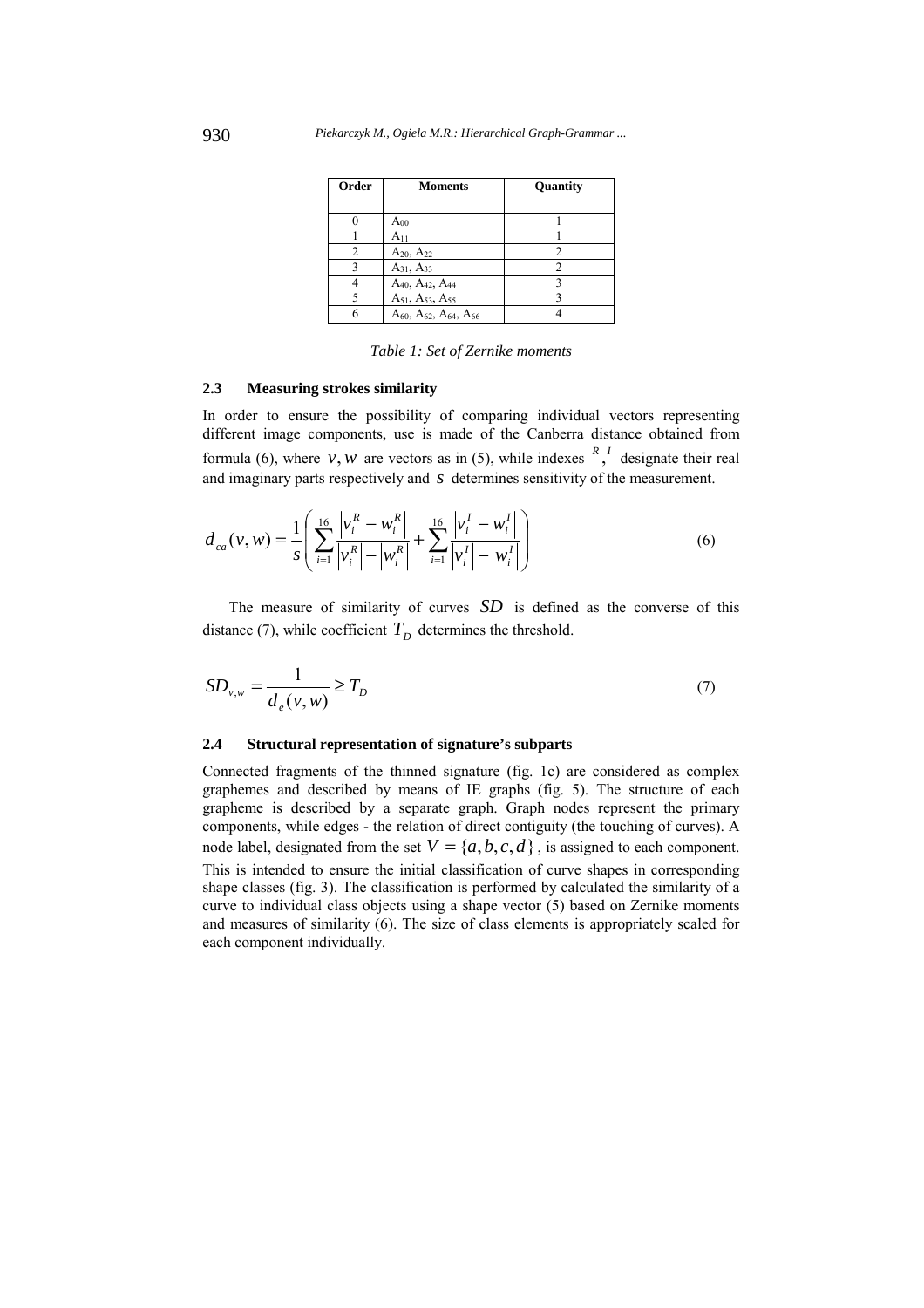Piekarczyk M., Ogiela M.R.: Hierarchical Graph-Grammar ... 931



Class symbol Shapes representing appropriate class

*Figure 3: Etiquettes and shapes used in node labelling process.* 

The graph edges are assigned with appropriate directional labels determining spatial relations (fig. 4) with a resolution of 15 angle degrees, which are designated between the centres of gravity of adjacent curves. The node with index 1 represents the primary component located nearest to the left upper corner of the stage, and it is from there that the development of the graph commences.



*Figure 4: Ordered set of edge labels.* 

Additional use has been made of attributed IE graphs (def. 1 as per [Oleksik, 2000]), where certain semantic information may be associated with node and edge labels.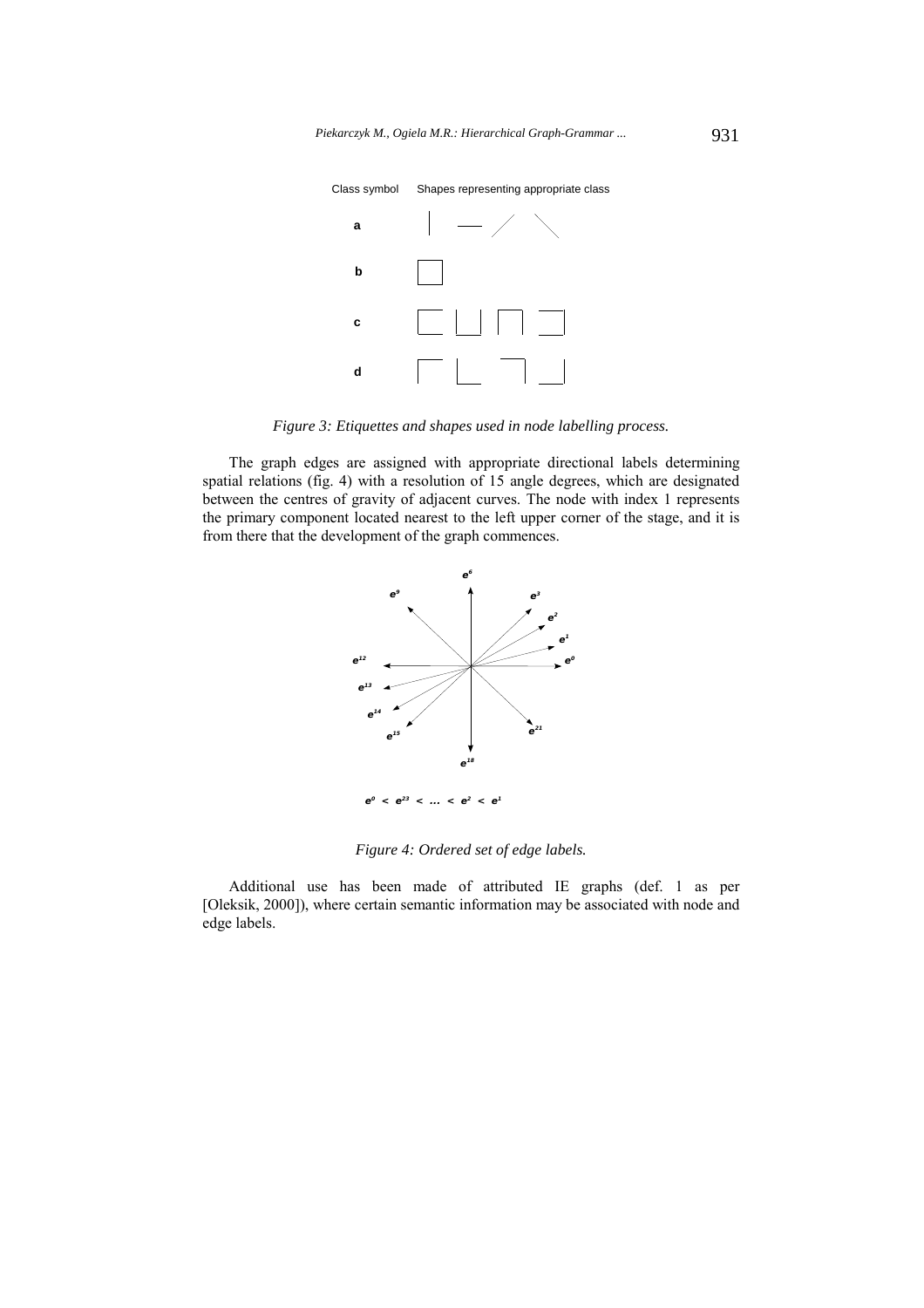*Definition 1*. An attributed IE graph (aIE) is three  $G = (G^*, \eta_V, \eta_F)$ , where

 $G^* = (V, E, \Sigma, \Gamma, \phi)$  is an IE graph concordant with the definition in [Flasinski, 1998],

 $\eta_V$ ,  $\eta_E$  are representations attributing graph nodes (8) and edges (9), respectively:

$$
\eta_V: V \to A = \bigcup_{\delta \in \Sigma} \Omega_{\delta} \tag{8}
$$

$$
\eta_E : E \to B = \bigcup_{\psi \in \Gamma} \Omega_{\psi} \tag{9}
$$

and fulfilling conditions (10) and (11):

$$
\forall v \in V \qquad \eta_V(v) \in \Omega_{\phi(v)} \tag{10}
$$

 $\forall e = (u, \sigma, w) \in E$   $\eta_F(e) \in \Omega_\sigma$  (11)

In the proposed solution, additional information in the form of a shape vector is assigned only to node labels, i.e. the corresponding edge and node attributing functions have the form of:  $\eta_E : E \to \emptyset$  and  $\eta_V : V \to A = \bigcup_{\delta \in \Sigma}$  $\rightarrow$  A =  $\bigcup$   $\Omega$  $\eta_V : V \to A = \bigcup_{\delta \in \Sigma} \Omega_{\delta}$ , where the set of values for the node attributing function is determined in the space of complex numbers  $\Omega = C^{16}$  (5). An example of such a graph representation for a signature made up of two graphemes has been given in Fig. 5.



*Figure 5: Complex grapheme representation in the form of attributed IE graph for signature depicted in Fig. 1: (a) left subpart, (b) right subpart.*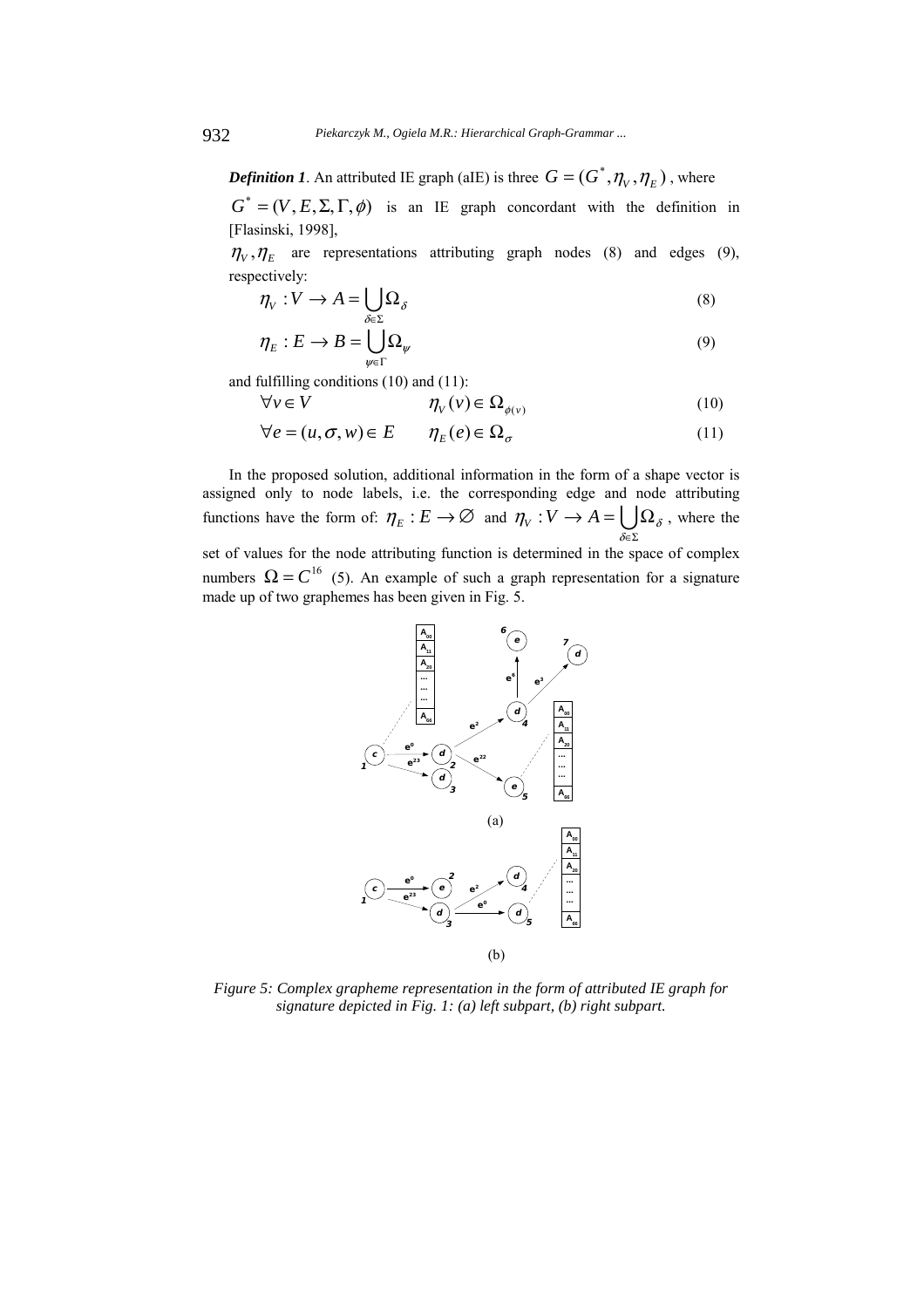## **2.5 Hierarchical graph representation of signature**

In the majority of instances, a handwritten signature is made up of a few fragments (graphemes) that are visually separated from each other. These may range from a few to even a few dozen components, depending on the type of signature (full, simplified, based on ideograms, e.g. kanji) and the degree of complexity. In order to depict a global spatial arrangement of these components with respect to each other in the present approach, use is also made of a graph description in the form of a hierarchical graph (def. 2).

*Definition 2.* A hierarchical IE graph (HIE) constructed over languages  $L_1, \ldots, L_n$  is

called a five  $H_{IE(L_1, \ldots, L_n)} = (V, E, \Sigma, \Gamma, \phi)$ , where:

*V* is a finite, non-empty set of graph edges that are IE graphs, to which there have been unequivocally assigned indexes such that  $V = \{v_1, \dots, v_n\}$ ,

 $n \in N^+$ , where  $\forall_{i=1,...,n}$   $v_i \in L$ , and *L* is the language generated by grammar  $G$ ,  $L = L(G)$ , where  $G \in acETPL(k)$ ,

*Σ*, *Γ, Ε* and φ are determined as for the IE graph defined in accordance with [Flasinski, 1993].

It is constructed as a metastructure structured over the set base graph (the IE graph in the present case) in such a way that the nodes of the hierarchical graph are subgraphs of the base graph [Oleksik, 2000]. In other words, the nodes of the graph represent individual graphemes, while edge labels determine the spatial relations between them (Fig. 6). In consequence, we obtain a two-level structure that makes it possible to effectively represent the entire complexity of the signature. Level I (hierarchical graph) accounts for the global elements of the stage, while level II precisely describes the structure of individual graphemes (attributed IE graph) together with the inherent semantic information referring to the shape of individual primary components (shape vectors based on Zernike moments).



*Figure 6: Hierarchical graph representation of handwritten signature depicted in Fig. 1 (visual presentation with encapsulated graphs).*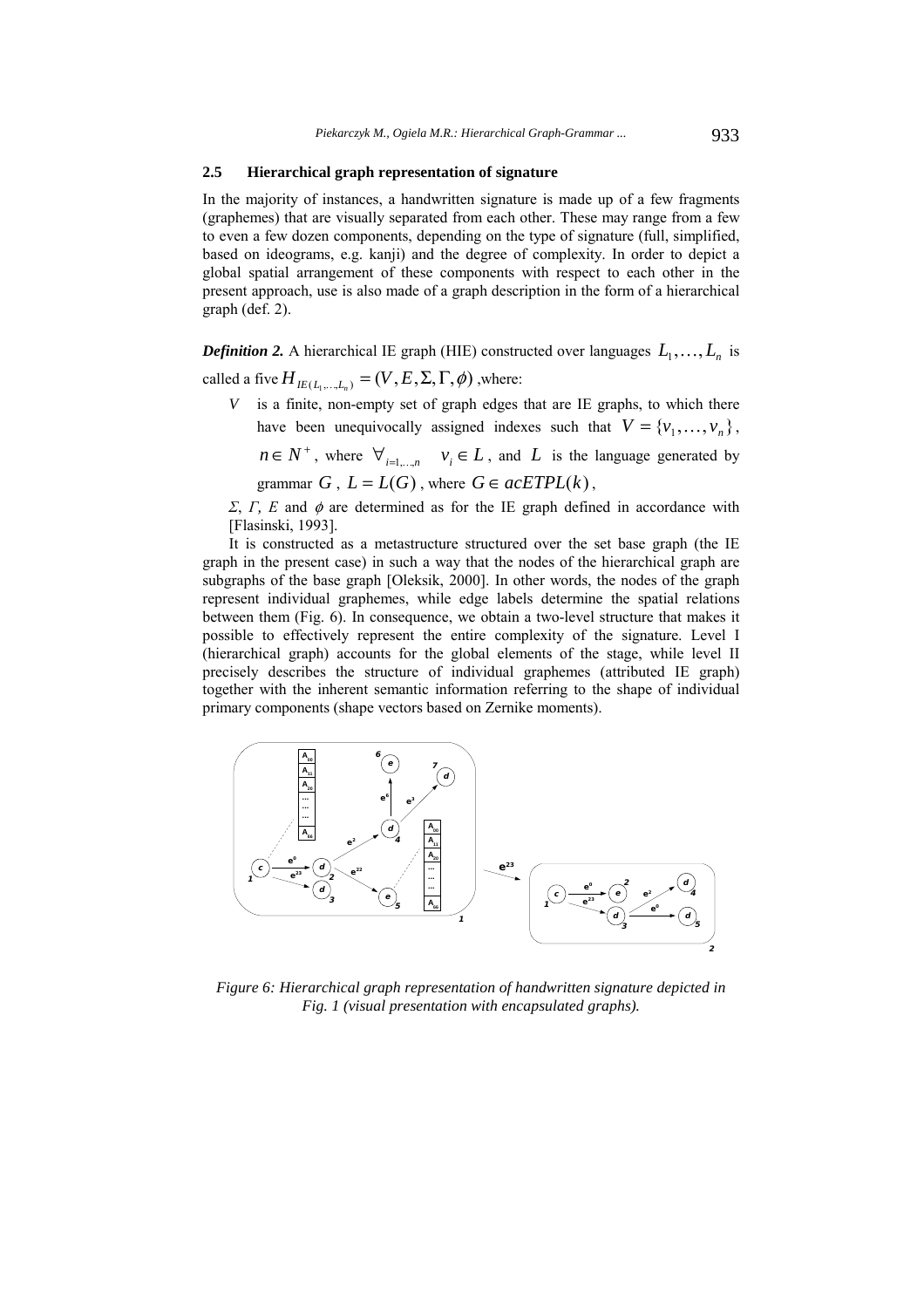Edge labels are assigned in an identical manner as for graphs representing the component parts of the signature. Use is made of an identical set of directional labels (Fig. 4), however with the difference that the directions are designated between the centres of gravity of entire graphemes. Difficulties arise when determining labels for graph nodes. From the point of view of a syntactic analysis, (ETPL(k) grammars originate from NLC (Node Label Controlled) grammars; these must be labels introducing certain information on structures represented thereby, which is subsequently used in the parsing process [Flasinski, 1993][Flasinski, 1998]. In the proposed solution, the labels are directly associated with information concerning the size of the graph (Table 2).

| Number of nodes in<br>the level II graph | Label |
|------------------------------------------|-------|
| $1 - 3$                                  | a     |
| $4 - 6$                                  | b     |
| $7 - 10$                                 | c     |
| $11 - 15$                                | d     |
| $16 - 20$                                | e     |
| $21 - 25$                                | f     |
| $26 - 30$                                | g     |

*Table 2: Set of node labels for Hierarchical IE Graph* 

In the present instance, the size of the graph is understood to be the number of nodes in its structure. A similar method of labelling has been successfully used TGraph tree structures in [Baran, 2001]. Depending on requirements, the size of the set of labels may be extended outside of the set presented in Table II. The final form of the hierarchical graph from Fig. 6, having taken into consideration the described node labelling scheme with a hidden level II layer, has been presented in Fig. 7.

$$
\begin{array}{c}\n\mathbf{c}_1 \\
\hline\n\mathbf{e}^{23} \\
\hline\n\mathbf{b}_2\n\end{array}
$$

*Figure 7: Final form of hierarchical graph depicted in Fig. 6 with labelled nodes.* 

# **3 Graph language describing the genuine signature's dataset**

In order to ensure the completeness of the recognition system, the representation of individual handwritten signatures must be supplemented by a mechanism that makes it possible to store information about permitted specimen signatures for a given person in the form of a linguistic description (specimen database). To this end, formalisms utilising random rIE graphs [Skomorowski, 1996][Skomorowski, 1999] and stochastic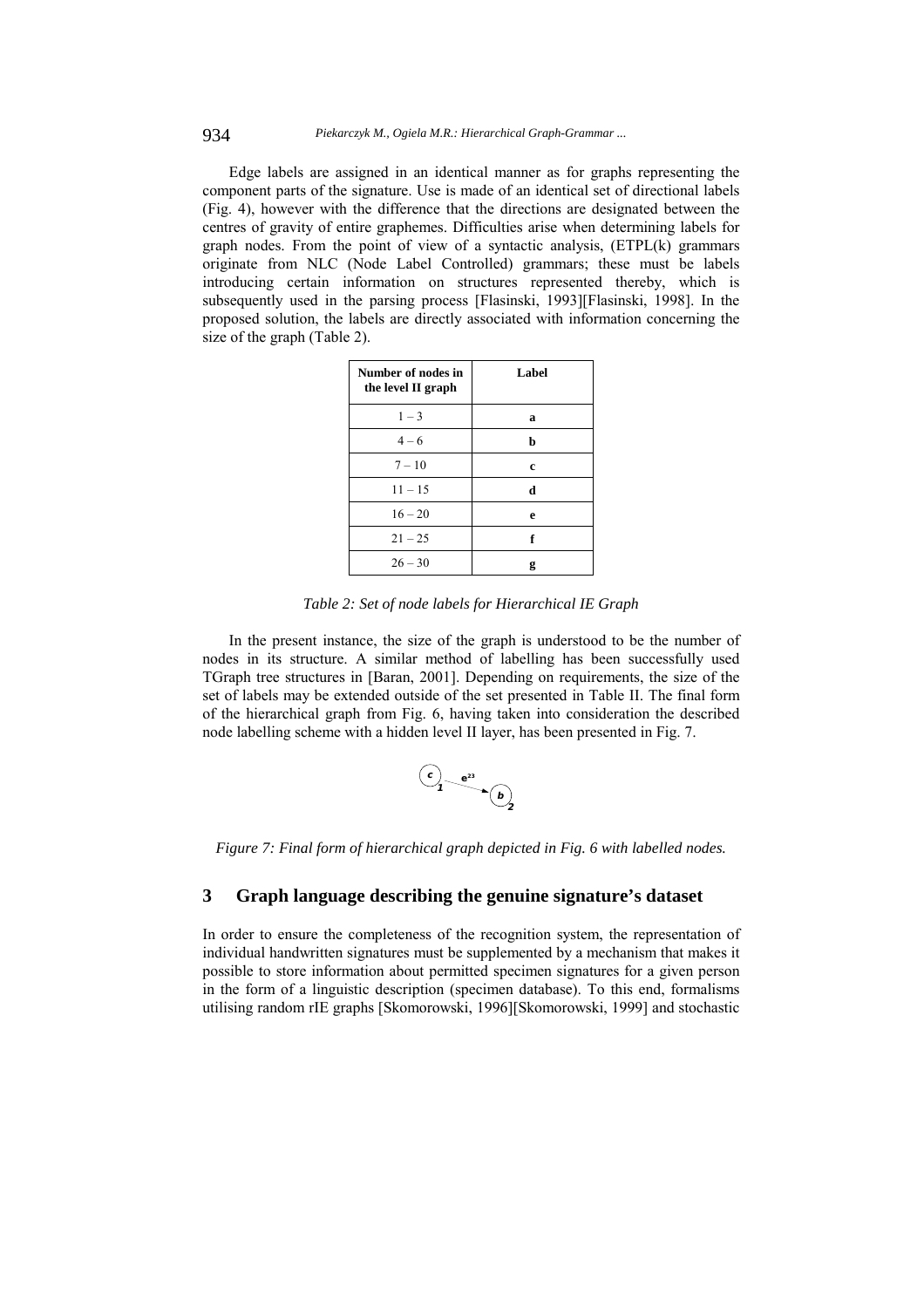sETPL(k) grammars [Flasinski and Skomorowski, 1998] have been proposed. Random graphs are excellent for representing stages containing structural deformations or variants. In the case of handwritten signatures, we are dealing with such a natural process of variability, to a certain extent, of the shape of signatures apposed by one and the same person.

The process of constructing a representation of a specimen database should be effected automatically. To this end, use has been made of grammatical concluding mechanisms for class ETPL(k) grammars, which for deterministic grammars have been formally defined by Flasinski in [Flasinski, 1992]. Due to the structure of ETPL(k) grammars, this problem for stochastic type grammars may be also solved within a reasonable calculation time. A computational complexity of the syntactic inference stage is at the level of  $O(n^4)$  when the single graph based algorithm is considered (similarly as for deterministic grammars). The proposed solution is based on ideas presented in [Flasinski, 1992], and suggests the extension of the recognition mechanism to the class of stochastic ETPL(k) grammars. The specimen database is constructed over a number of stages on the basis of finite set of positive language examples – a set of genuine handwritten signatures of a given person (Fig. 8).



*Figure 8: Hypothetical set of genuine signatures (collection of patterns).* 

At the first stage, a structural representation is created for each signature (cf. section 2) in the form of a hierarchical HIE graph. The graph description of signatures from Fig. 8 in the form of graphs of the layer of the first and second level has been presented successively in Fig. 9 and 10.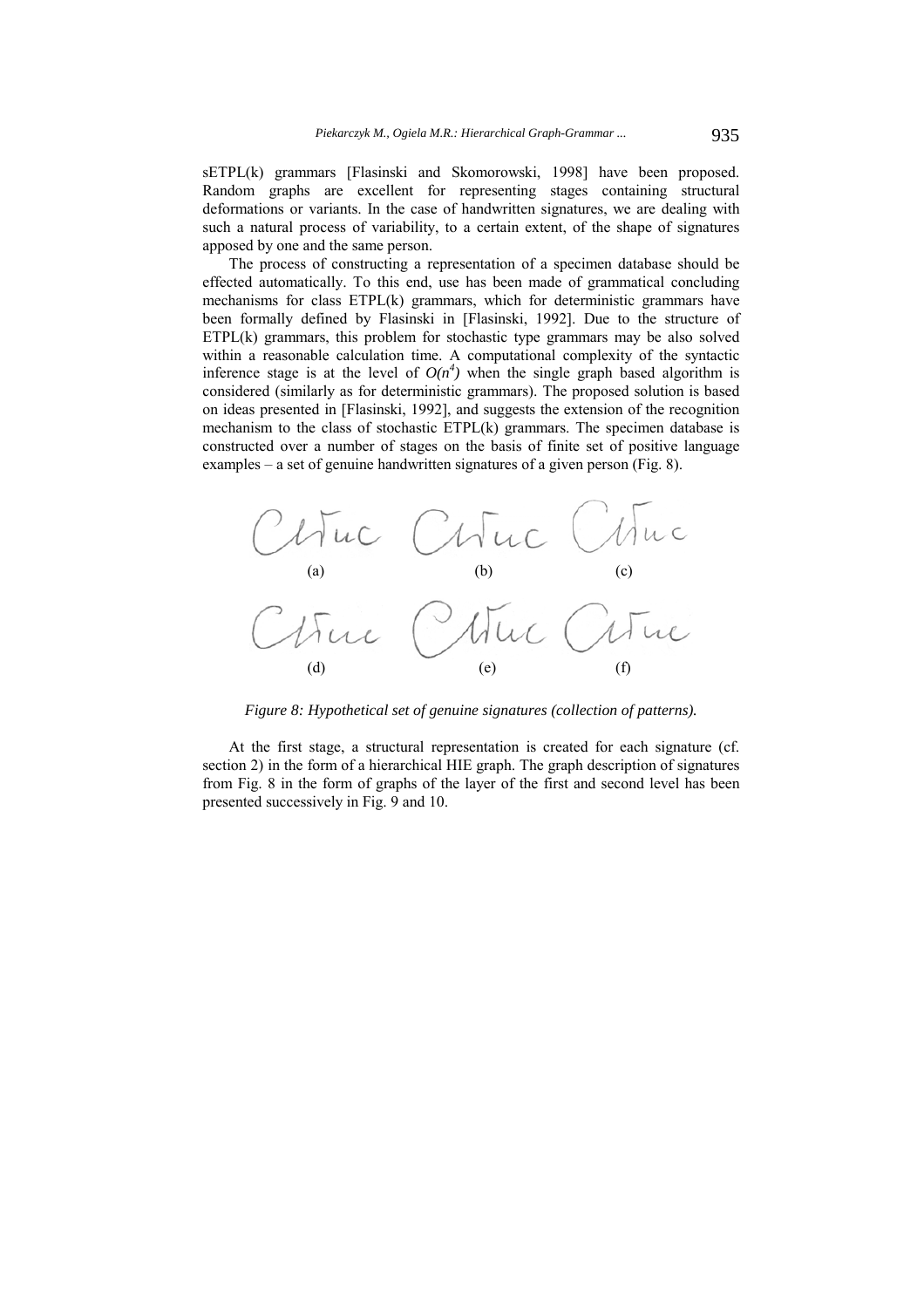

*Figure 9: HIE graphs for signatures depicted in Fig. 8.* 



*Figure 10: Examples of aIE graphs (hidden layer) for signatures depicted in Fig. 8 (only graphs encapsulated in nodes indexed by 1 are presented).*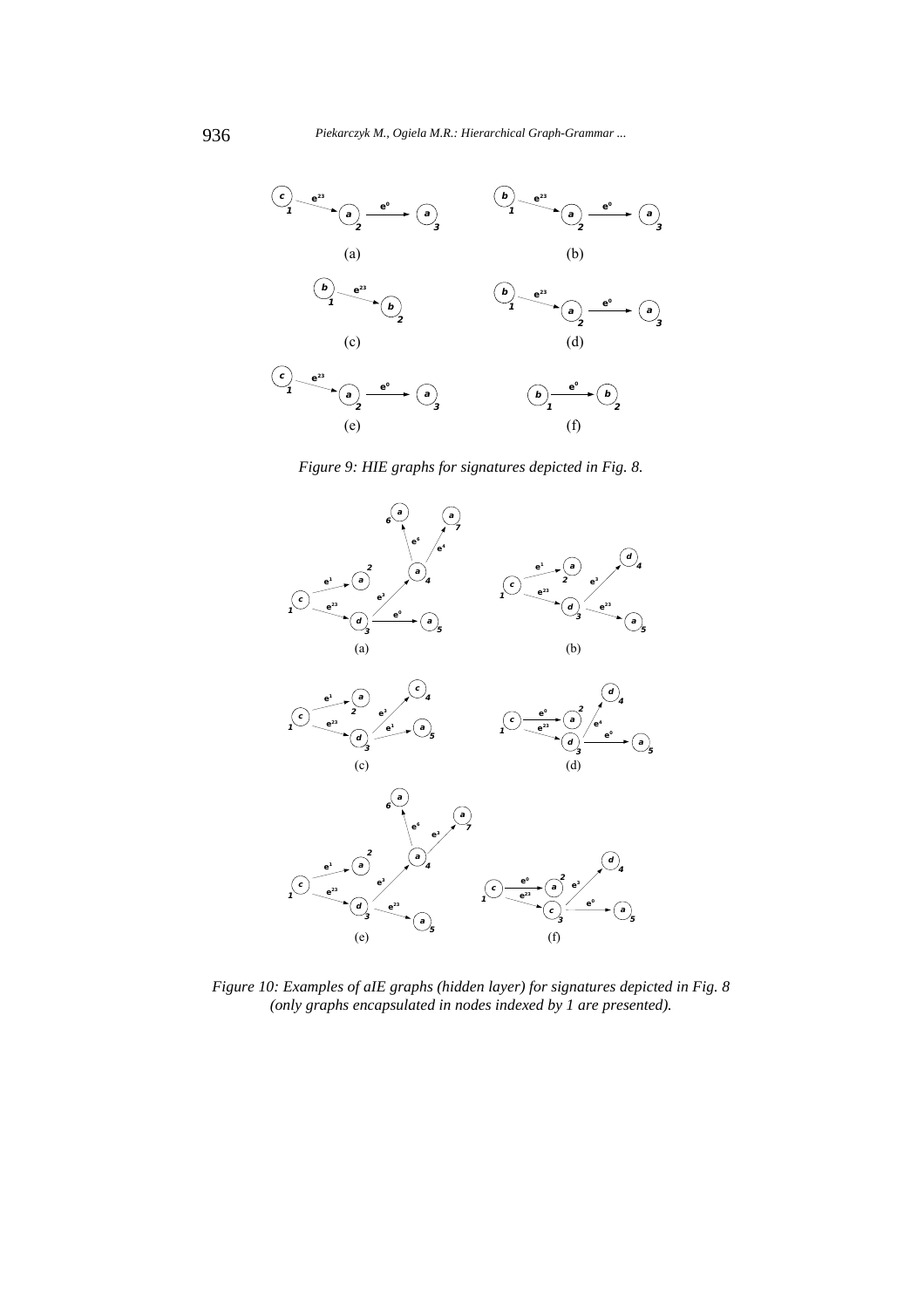We can easily observe that the graph representation displays certain structural similarities both in the first and second level layer. Between certain graphs there occurs a structural isomorphism, which may be described by means of random graphs. In the case of the second level layer, we define for this purpose (def. 3) attributed random IE graphs (arIE), for in addition to random labels it is necessary to associate semantic information about the shapes of primary components (as in the rIE graph from a single signature).

*Definition 3.* The attributed random IE graph (arIE) is known as a three  $G = (G^*, \eta_V, \eta_F)$ , where:

 $G^* = (V, E, \Sigma, \Gamma, \phi)$  is a random IE graph concordant with the definition in [Skomorowski, 1996][Skomorowski, 1999],

 $\eta_V$ ,  $\eta_E$  are representations attributing graph nodes (12) and edges (13), respectively:

$$
\eta_{V}: V \to A = \{A_{i}\} \quad A_{i} = \bigcup_{\delta \in \Sigma} \Omega_{\delta}
$$
\n
$$
\forall i \neq j \quad A_{i} \cap A_{i} = \varnothing
$$
\n(12)

$$
\eta_E : E \to B = \{B_i\} \qquad B_i = \bigcup_{\psi \in \Gamma} \Omega_{\psi} \tag{13}
$$

$$
\forall i \neq j \quad B_i \cap B_j = \varnothing
$$

and fulfilling conditions (14) and (15):

$$
\forall v \in V \qquad \eta_v(v) \in A_i \tag{14}
$$

$$
\forall e = (u, \sigma, w) \in E \qquad \eta_E(e) \in B_i \tag{15}
$$

In the case of graph representation for the first level layer (def. 4), apart from the randomness, a change was also made in the formal language category (based on arIE graphs), and thus also in the type of grammar, to an attribute controlled stochastic acsETPL(k) grammar (def. 5).

*Definition 4.* A hierarchical random IE graph (HrIE) constructed over stochastic languages  $L_1, \ldots, L_n$  is known as a seven  $H_{IE(L_1, \ldots, L_n)} = (V, E, \Sigma, \Gamma, \phi, \eta_V, \eta_E)$ , where:

- a)  $V = \{v_1, \dots, v_n\}$  is a finite, non-empty set of random nodes, to which there have been unequivocally assigned indexes such that  $V = \{v_1, \dots, v_n\}$ ,  $n \in N^+$ , where  $\forall_{i=1,\dots,n}$   $v_i \in L$ , and *L* is the language generated by grammar  $G$ ,  $L = L(G)$ , where  $G \in \text{acsETPL}(k)$ ,
- b)  $\Sigma$ ,  $\Gamma$ , *E* and  $\phi$  are determined as for the random IE graph defined in accordance with [Skomorowski, 1996][Skomorowski, 1999],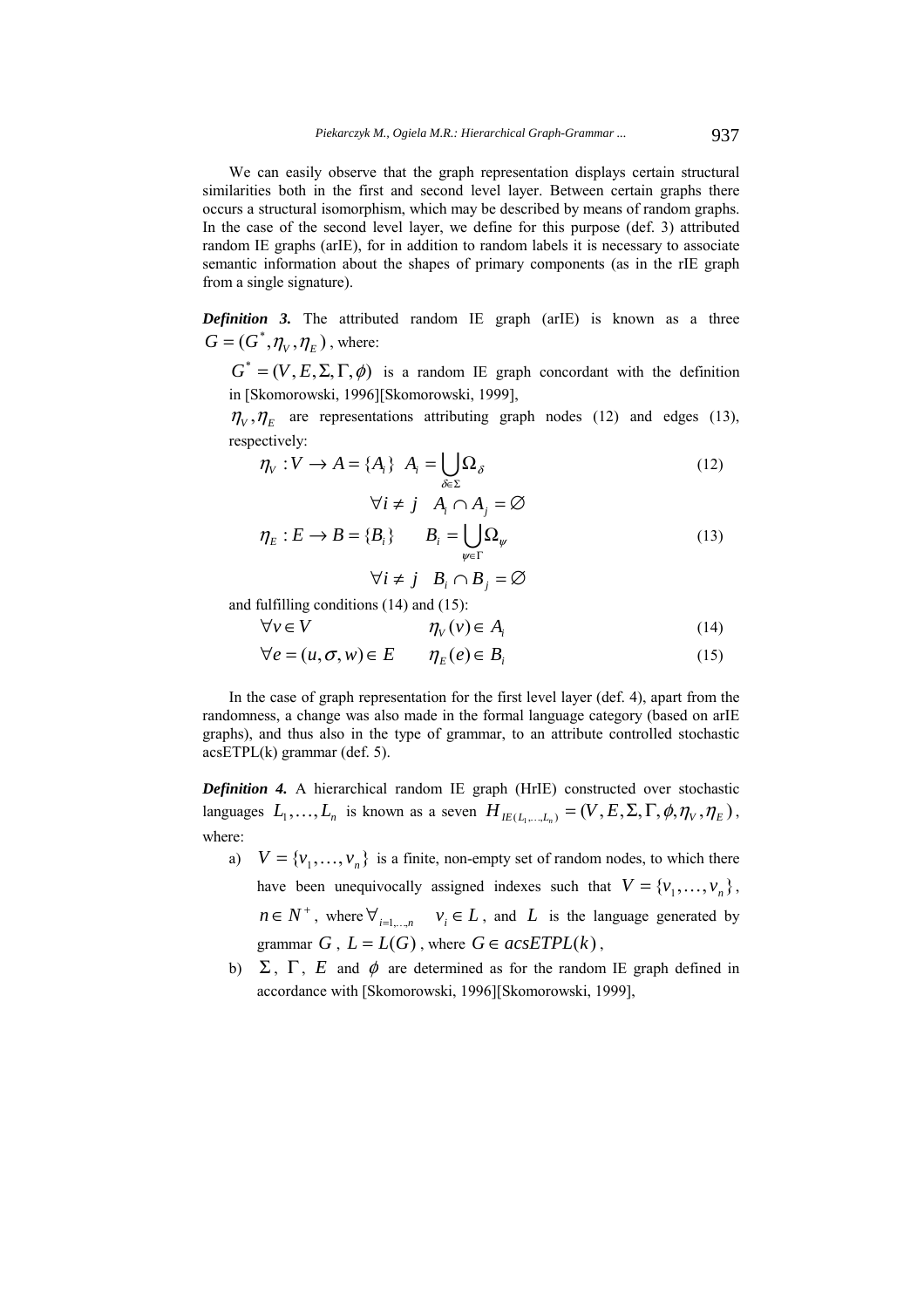Passage from a deterministic description (Fig. 9 and 10) to a random description is effected by creating subsets of structurally isomorphic graphs and constructing random graphs on their basis. First, this operation is effected in the hierarchical layer (Fig. 11), and subsequently for each node of the hierarchical graph in the second level layer (Fig. 12).



*Figure 11: Hierarchical random IE graphs constructed on the basis of subsets of structurally isomorphic graphs depicted in Fig. 9.* 

*Definition 5.* A stochastic attribute controlled graph grammar of class ETPL(k) above sets of attributes A, B is known as a six  $G = (\Sigma, \Delta, \Gamma, P, Z, f_z)$ , where:

- a) Σ, Δ, Γ, Z are determined as for the grammar sETPL(k) defined in accordance with [Flasinski and Skomorowski, 1998],
- b)  $f_Z : \Theta_{AB}(\overline{D}) \rightarrow \{TRUE, FALSE\}$  is a starting predicate, where the graph  $\overline{Z}$  is created from the start symbol Z by removing non-terminal nodes,
- c) P is a production set of the form  $p=(l, D, C, f)$ , where:
	- (l, D, C) is a probabilistic production in accordance with the definition of the sTLP grammar (definition in [Flasinski and Skomorowski, 1998]),
		- $f : \Theta_{AB}(\overline{D}) \rightarrow \{TRUE, FALSE\}$  is the predicate of applicability of production p, where the graph  $\overline{D}$  is created

from graph G by the removal of non-terminal nodes.

The next step consists in defining the appropriate grammars capable of generating arIE and HrIE graphs. In the first case, this is an attribute controlled  $\alpha$ cs $ETPL(k)$ grammar (def. 5). The applicability predicates [Oleksik, 2000] added thereto allow us to determine, this on the basis of the semantic context (attribute values, in this case a set of Zernike moments), whether a specific production may be applied at a given stage of argumentation. Thus, at the parsing stage usage is made of information about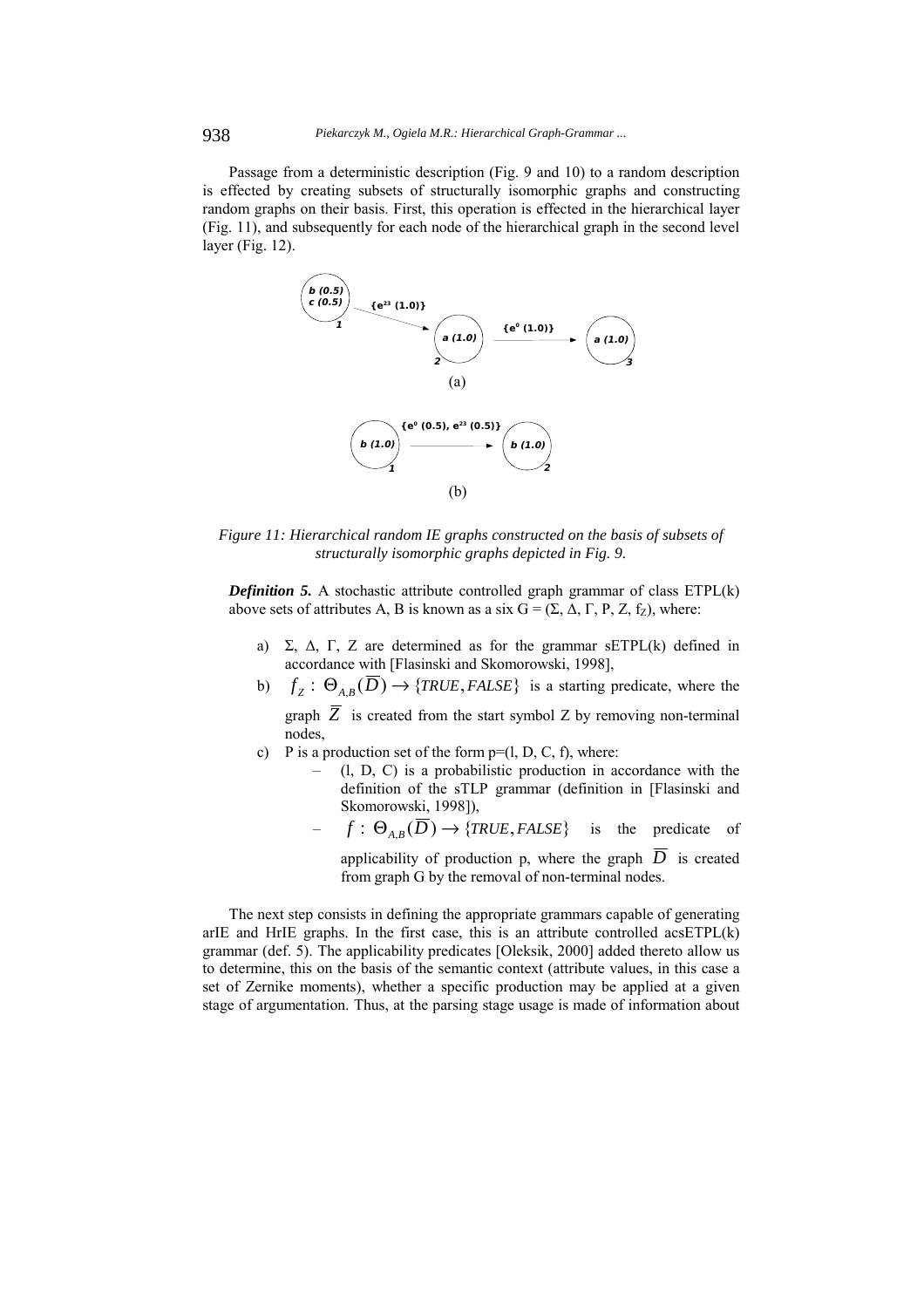the shapes of individual primary components. The appropriate stochastic TLsETPL(k) grammar is defined analogically (def. 6); this makes it possible to generate random HrIE graphs describing the structure of the signature (stage) in a global context.



(b) *1 2 c (0.5) d (0.5) 3* **{e23 (1.0)} {e3 (1.0)} {e0 (0.5),e1 (0.5)}** *a (1.0) 5*

*Figure 12: Collection of attributed random IE graphs (hidden layer) connected respectively with: (a) and (b) first layer graphs depicted in Fig. 11.*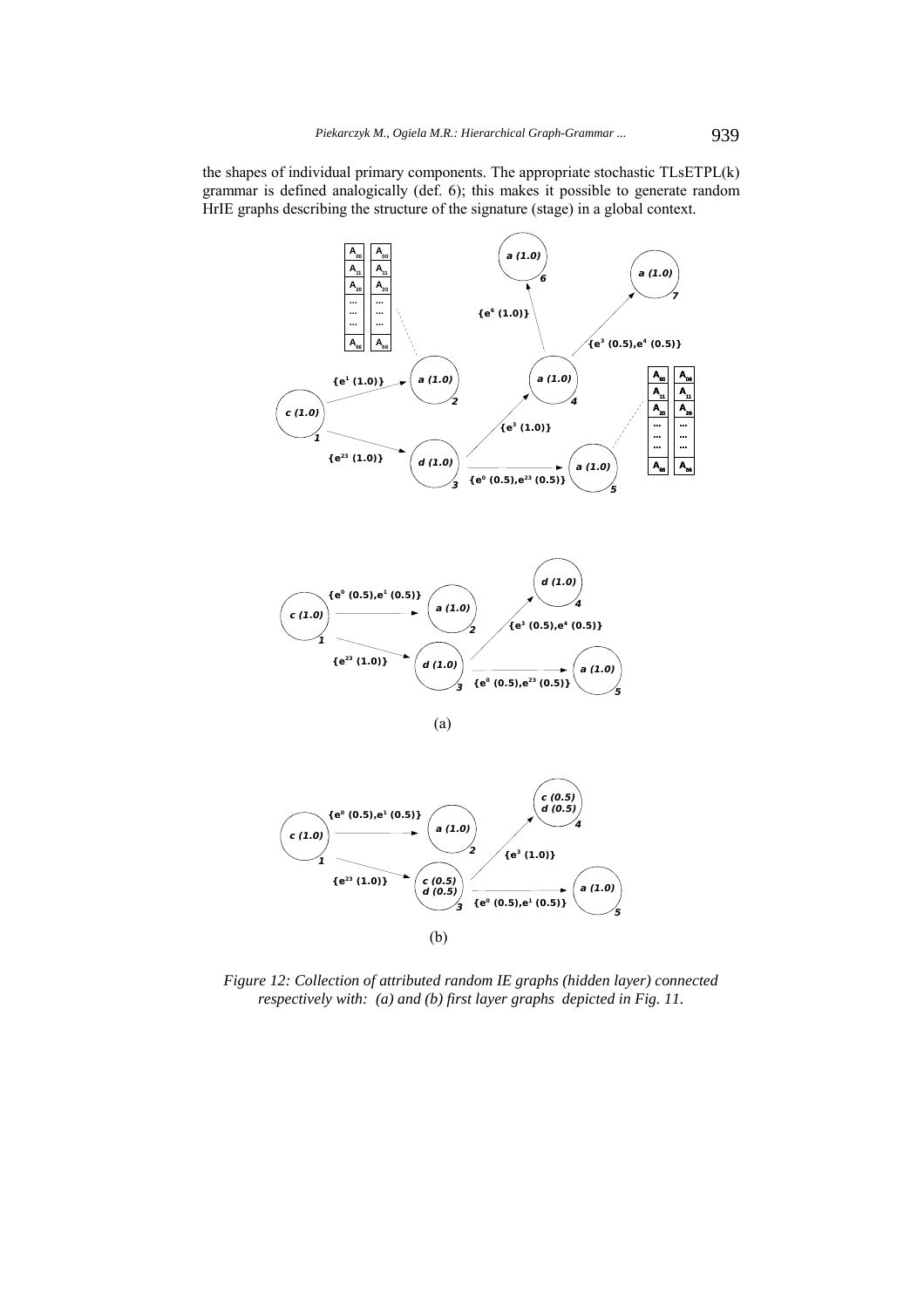*Definition 6.* A stochastic hierarchical TLsETPL (n,k) grammar generating HrIE graphs is known as  $G = (\Sigma_I, \Delta_I, \Gamma_I, P_I, Z_I, \{G_{IIi}\})$ , where:

- $n -$  determines the number of sETPL $(k)$  grammars on which the TLsETPL(k) grammar is based,
- $\Sigma$ <sub>*I*</sub> is a finite, non-empty set of node labels of the layer of the hierarchical graph known as the first level layer,
- Γ*I* is a finite, non-empty set of edge labels of the first level layer,
- $P<sub>I</sub>$  is a set of probabilistic productions (l, D, C) such that the grammar  $G = (\Sigma_I, \Delta_I, \Gamma_I, P_I, Z_I)$  is an sETPL(k) grammar,
- $Z<sub>I</sub>$  is the starting graph known as the grammar axiom belonging to  $HrI E_{\Sigma_L,\Gamma_L}$ ,
- ${G_{\text{Hi}}}$  is a set of acsETPL(k) grammars comprising the layer of the base graph, known as the second level layer, such that  $G_{\text{Ili}}$  is a class  $acsETPL(k<sub>i</sub>) grammar for a certain k<sub>i</sub>,$
- k fulfils the condition:  $\forall G_{ij} \in acsETPL(k_i)$   $k_i \leq k$ ,
- $\Sigma_{II}$ ,  $\Delta_{II}$ ,  $\Gamma_{II}$ ,  $Z_{II}$  are determined as for the acsETPL(k) grammar defined in accordance with [Flasinski, 1993].

The final stage consists in generating, on the basis of random graphs of the I and II level (considered as positive language samples), of appropriate stochastic grammars  $acsETPL(k)$  and  $TLSETPL(k)$ .

# **4 Recognition system**

Once we have prepared the appropriate specimen database, the corresponding process of signature recognition and verification is based on syntactic analysis mechanisms. An analysis is performed of the affiliation of the graph description of the tested signature in the form of an HIE graph to the language generated by the TLsETPL(k) grammar representing specimens (Fig. 13).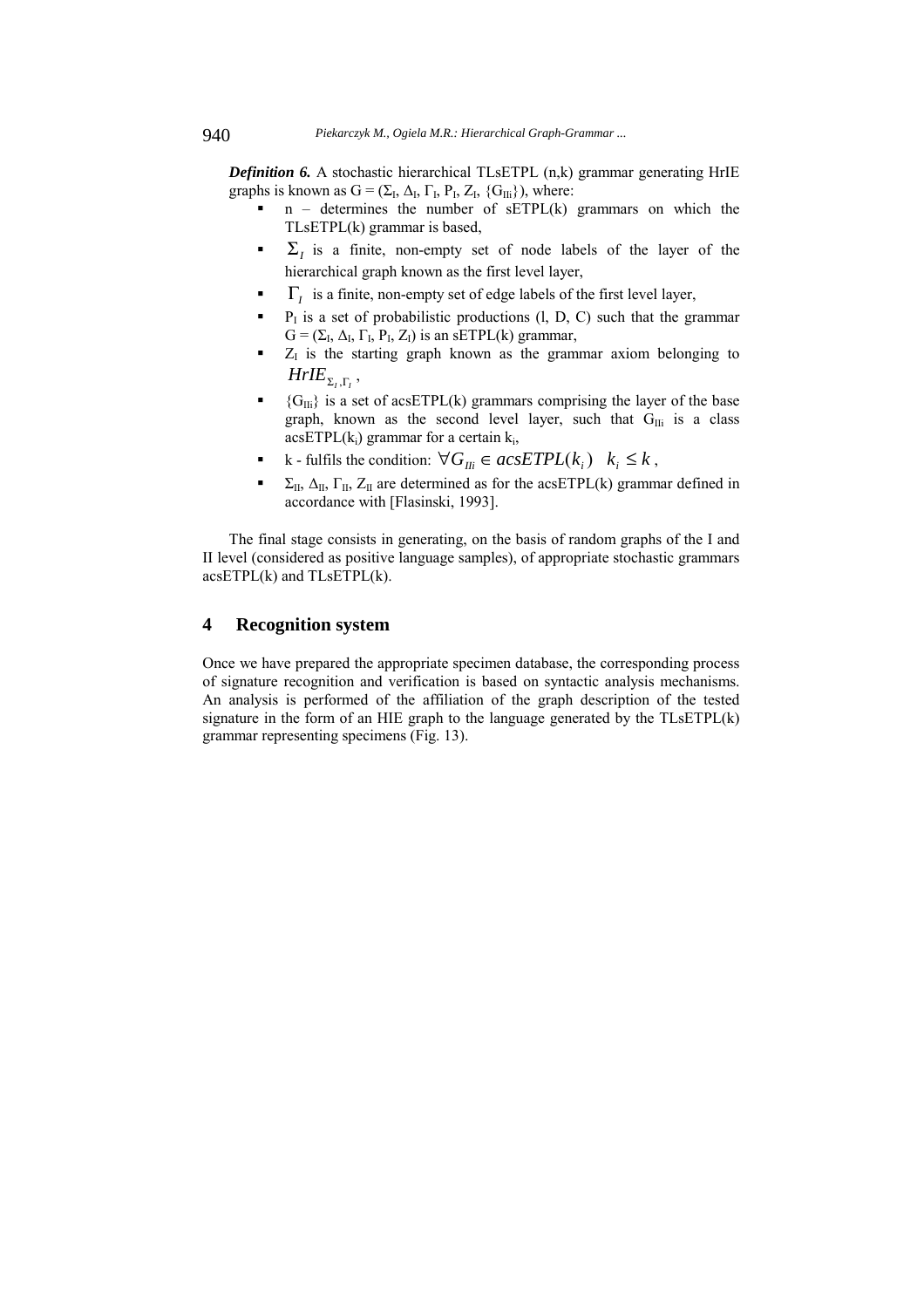

*Figure 13: Recognition/verification process.* 

Thanks to the utilisation of syntactic formalisms based on class ETPL(k) grammars, the parsing process itself is effective as regards calculations (polynomial membership problem) [Flasinski and Skomorowski, 1998] [Skomorowski, 1996] [Skomorowski, 1999].

# **5 Conclusion**

This paper describes new algorithms for the effective and secure analysis of handwritten signatures aimed at their recognition. These techniques are based on advanced linguistic formalisms belonging to Computational Intelligence methods. In the future, the solutions presented can be used in new generation intelligent IT systems dedicated to the semantic interpretation of patterns as well as to collecting identifying and biometric data. The methods described have turned out to be extremely universal and they will extend the capabilities of secure personal authentication to include the analysis of handwritten signature patterns.

Research has been conducted on the techniques presented in this text to estimate their preliminary operating efficacy.

An initial assessment of the precision of the method has been effected on a small signature database. Five volunteers apposed 24 signatures, with 6 additional counterfeit signatures being made for each person (simple and skilled forgeries). Furthermore, 6 random forgeries were added to the pool. In effect, 12 genuine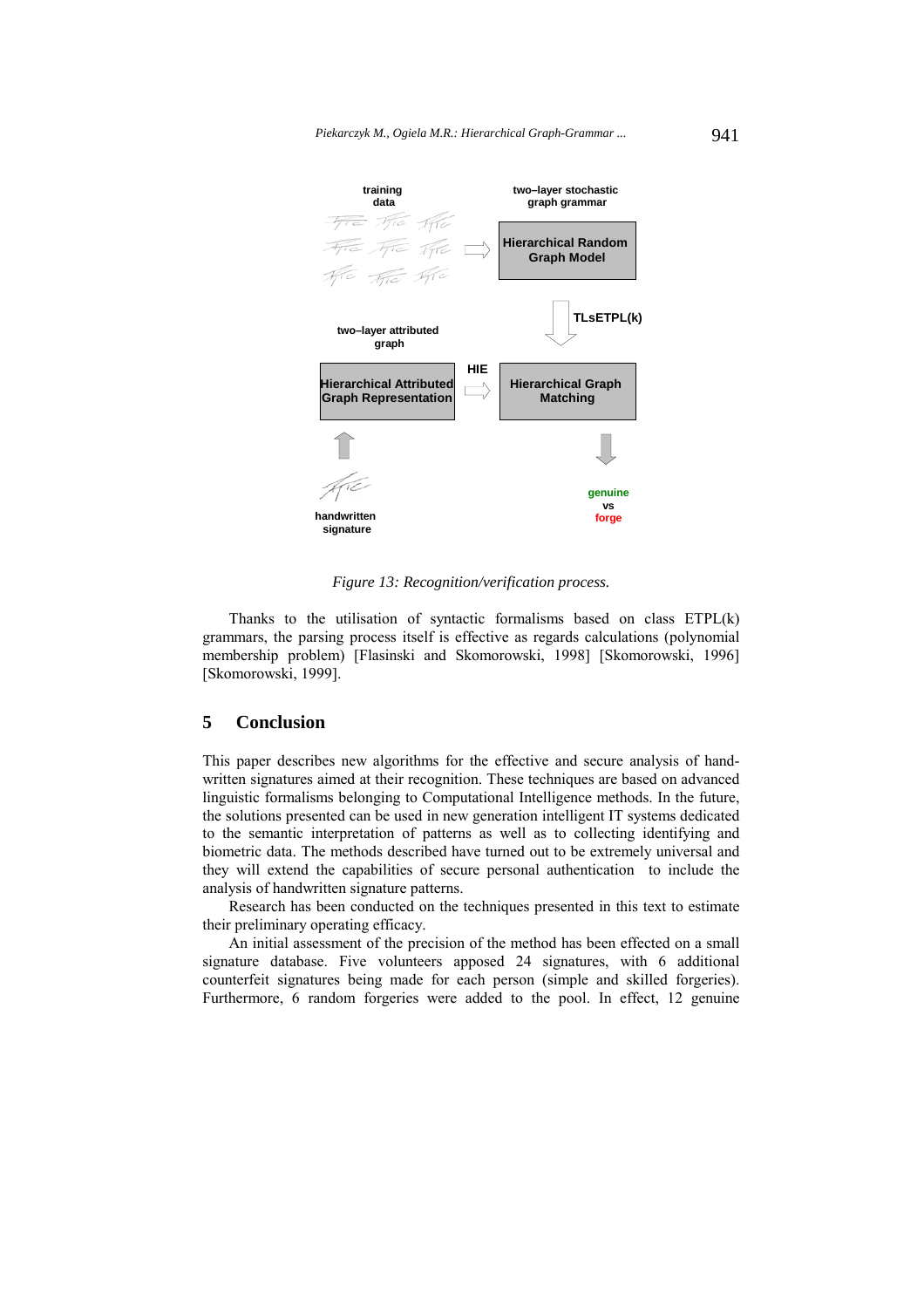signatures and 12 counterfeit signatures were obtained for each person. The specimen database was constructed on the basis of 12 randomly selected (from 24) genuine signatures in each instance. The results obtained in the form of FRR (False Rejecting Rate) errors and FAR (False Acceptance Rate) errors have been presented in Table 3.

| <b>FAR*100%</b> | <b>FRR*100%</b> |
|-----------------|-----------------|
| 11.6            | 21.6            |

| Table 3: Accuracy (5 writers/24 signatures each) |  |
|--------------------------------------------------|--|
|--------------------------------------------------|--|

The future direction of research shall concentrate on improving the effectiveness of the mechanism. The effectiveness is considered as the quality indicator of the recognition algorithm expressed in the form of FAR/FRR ratio. To obtain further significant reduction of the error rates it appears necessary to take into consideration certain dynamic characteristics of signatures, which may be easily effected by extending the scope of attribute values assigned to individual primary components. Such information would make it possible for the algorithm to better cope with skilled and high-skilled signatures.

# **References**

[Baran, 2001] Baran, M. (2001): Structural Pattern Recognition of Printed Circuit Boards. 2nd Conference on Computer Recognition Systems – KOSYR'01, pp. 287-293.

[Chen and Srihari, 2005] Chen, S., Srihari, S. (2005): Use of Exterior Contours and Shape Features in Off-line Signature Verification. Proc. of 8th International Conference on Document Analysis and Recognition, pp. 1280-1284.

[Flasinski, 1992] Flasinski, M. (1992): Structural pattern recognition using ETPL(k) graph grammar. Jagiellonian University, D. Sc. Thesis, Cracow, Poland, 1992.

[Flasinski, 1993] Flasinski, M. (1993): On the Parsing of Deterministic Graph Languages for Syntactic Pattern Recognition. Pattern Recognition, 26(1), pp. 1-16.

[Flasinski, 1998] Flasinski, M. (1998): Power Properties of NLC Graph Grammars with a Polynomial Membership Problem. Theoretical Computer Science, 201(1), pp. 189-231.

[Flasinski and Skomorowski, 1998] Flasinski, M., Skomorowski, M. (1998): Parsing of Random Graph Languages for Automated Inspection in Statistical-based Quality Assurance Systems. Machine GRAPHICS & VISION International Journal, 7(3), pp. 565-623.

[Oleksik, 2000] Oleksik, P. (2000): Syntactic pattern recognition in visual inspection system using stochastic ETPL(k) graph grammars. AGH University of Science and Technology, Ph.D. thesis, Cracow, Poland.

[Otsu, 1979] Otsu, N. (1979): A threshold selection method from gray level histograms. IEEE Trans. on Systems, Man and Cybernetics, 9(1), pp. 62-66.